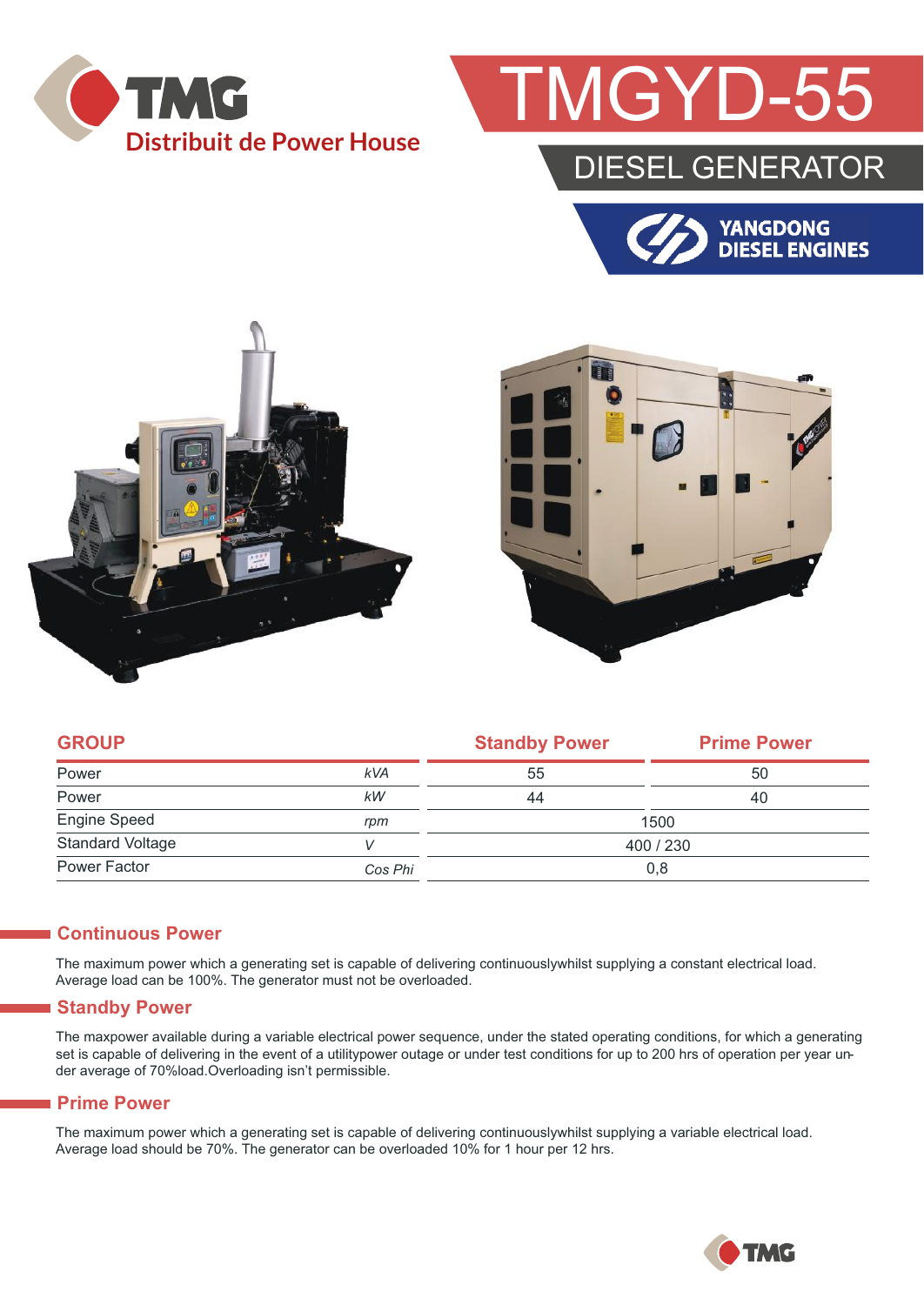## **TMG Distribuit de Power House**

# TMGYD-55

### **Engine Properties**

Ť,

| <b>Brand</b>                      |       | YANGDONG                  |
|-----------------------------------|-------|---------------------------|
| <b>Model</b>                      |       | <b>Y4102ZLD</b>           |
| <b>Standby</b>                    | kW    | 52,8                      |
| <b>Prime</b>                      | kW    | 48                        |
| <b>Cylinder Displacement</b>      | It.   | 3,8                       |
| <b>Number of Cylinders / Type</b> |       | 4 / In line               |
| <b>Bore x Stroke</b>              | mmxmm | 102x118                   |
| <b>Compression Ratio</b>          |       | 18:1                      |
| <b>Governor Type</b>              |       | Mechanic/Electronic       |
| <b>Idle Speed</b>                 | rpm   | 1500                      |
| <b>Aspiration</b>                 |       | Turbocharger, Intercooler |
| <b>Injection Type</b>             |       | Direct Injection          |
| <b>Cooling System</b>             |       | Liquid Cooled             |
| <b>Fuel Consumption%100</b>       | lt/h  | 12,8                      |
| <b>Fuel Consumption%75</b>        | lt/h  | 9,6                       |
| <b>Fuel Consumption%50</b>        | lt/h  | 6,4                       |
| <b>Oil Capacity</b>               | It.   | 13                        |
| <b>Cooling Liquid Capacity</b>    | It.   | 14,9                      |
| <b>Voltage</b>                    | V     | 12                        |
| <b>Battery Capacity</b>           | Α     | 72                        |

#### **Alternator Properties**

| <b>Output Voltage</b>               | V     | 230/400     |  |  |
|-------------------------------------|-------|-------------|--|--|
| <b>Frequency</b>                    | НZ    | 50          |  |  |
| <b>Automatic Voltage Regulation</b> | $±\%$ | 0,5         |  |  |
| <b>Phase</b>                        |       | 3           |  |  |
| Pole                                |       | 4           |  |  |
| Overload                            |       | 1 Hour %110 |  |  |
| <b>Voltage Regulation</b>           |       | ±%1         |  |  |
| <b>Power Factor</b>                 | Cosq  | 0,8         |  |  |
| <b>Warning System</b>               |       | Self Alert  |  |  |
| <b>AVR Model</b>                    |       | SX460       |  |  |
| <b>Total Harmonic Losing</b>        |       | ≤%3         |  |  |
| <b>Connecting Type</b>              |       | Star        |  |  |
| <b>Protection Class</b>             |       | IP 23       |  |  |
| <b>Isolation Class</b>              |       | н           |  |  |

#### **Diemensions**







| $L \times W \times H$     | mm  | 2300x950x1560 | L x W x H                 | mm  | 2000x950x1310 |
|---------------------------|-----|---------------|---------------------------|-----|---------------|
| Weight                    | kg  | тва           | Weight                    | Кg  | TBA           |
| <b>Fuel Tank Capacity</b> | It. | 85            | <b>Fuel Tank Capacity</b> | It. | 85            |

#### **Standard Specification**

Some standard equipments that TMG POWER provides with generator sets;

- 50°C cooland radiator
- Flexible fuelpipes and oil drain valve
- Engine jacket heater
- 4 pole synchronous type self-excited brushless alternator
- Battery and wires
- Entegrated fuel tank
- User and maintenance manual
- Oil and antifreeze
- Datakom D-300 controller
- Battery charger
- Electrical circuit diagram